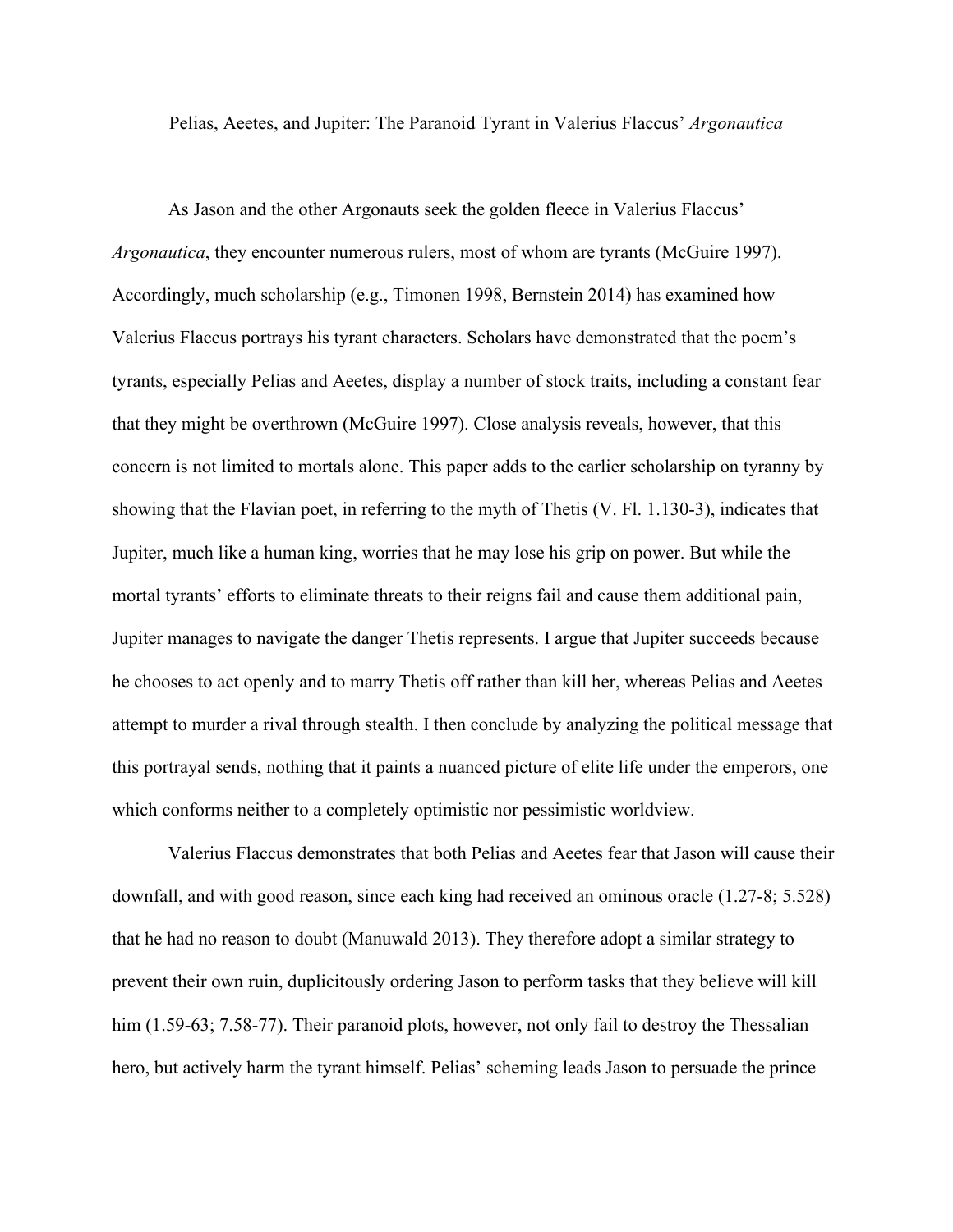Acastus to join the expedition (1.153-5), causing the tyrant great distress (1.709-25), while fear that Jason will not survive Aeetes' task prompts Medea to betray her father and aid the Greek hero (7.307-8). These episodes demonstrate that even if a king has legitimate reasons to be afraid, deceptive and murderous plots are ultimately unhelpful.

The paintings on the Argo's hull (1.131-3), in alluding to Ovid's account (*Met*. 11.221- 65) of the nymph Thetis (Zissos 2008), indicate that Jupiter, too, received an oracle portending his downfall, specifically if Thetis bore a son from him. But unlike his mortal counterparts, Jupiter did not react by surreptitiously working to kill Thetis, instead openly ordering the human Peleus to marry the nymph and thus dispel the threat to his reign (Ov. *Met*. 11. 227-8). His plan evidently worked, as his rule is firm throughout the *Argonautica*. Since Jupiter faced a similar challenge to the mortal tyrants, the fact that he succeeded where they failed is telling. Though the god certainly did coerce Thetis, he did not aim to kill her and did not proceed by stealth, and this pointed distinction likely explains why his plans did not backfire like those of his mortal counterparts.

The different outcomes experienced by Jupiter and the human kings can be read in multiple ways. In an optimistic reading, one might view Valerius Flaccus' Jupiter as a positive model of kingship, demonstrating that if the emperors wish to remain in power, they should interact with the Roman elite mercifully and honestly. At the same time, the fact that even the overwhelmingly powerful Jupiter is shown to suffer from the tyrant's characteristic fear indicates that said fear was an inevitable, and dangerous, quality of kingship. Similarly, while Jupiter did not kill Thetis, the poet implies that she did not consent to his plans (V. Fl. 1.133), suggesting that even a "merciful" king will still abuse the elites who catch his attention. In leaving both readings open, Valerius Flaccus produces a pluralistic effect that casts monarchy in a dim, but